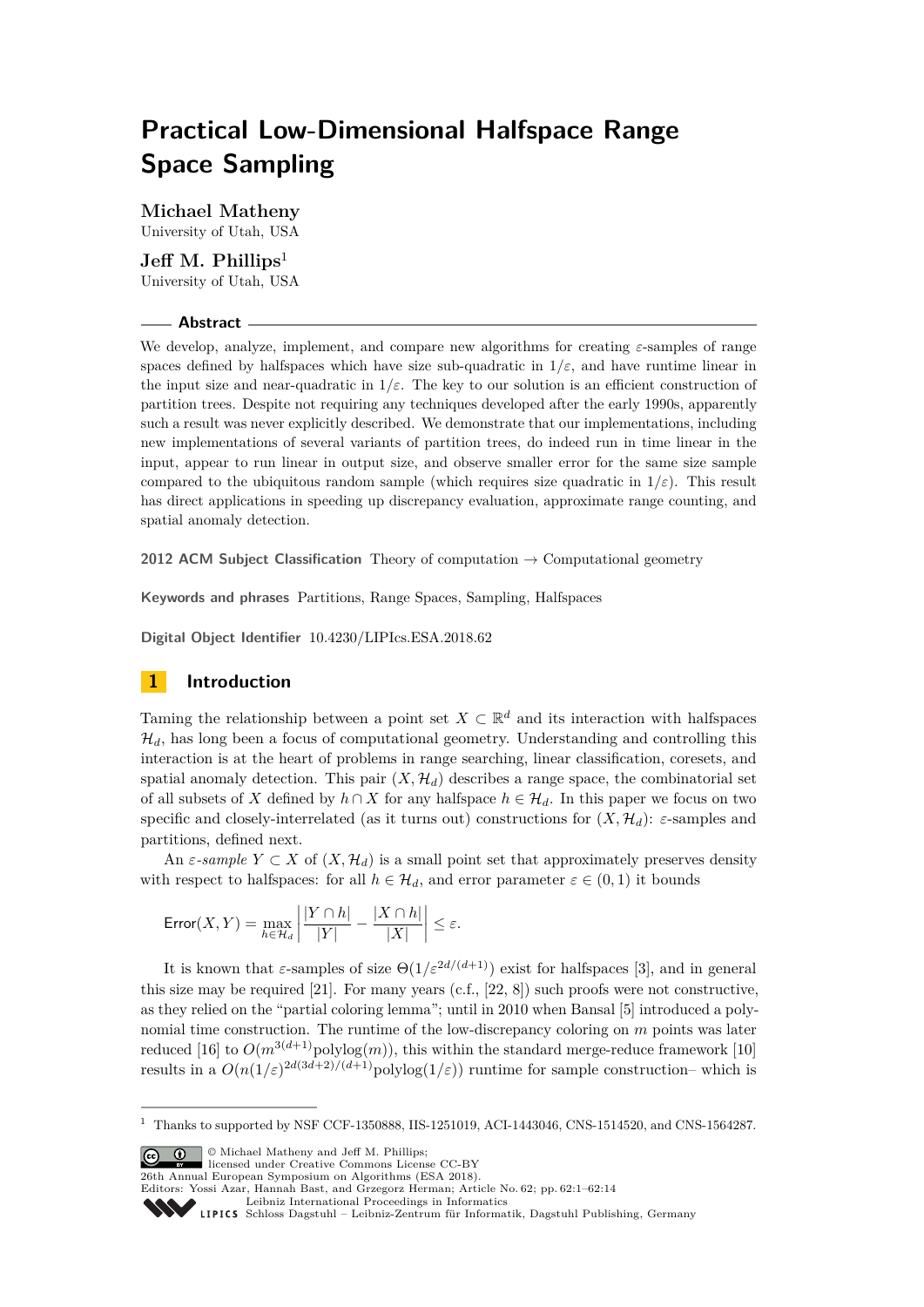still not very efficient. For instance for  $d = 2$ , this requires  $O(n(1/\varepsilon)^{10+2/3}$ polylog $(1/\varepsilon)$ ) time. A random sample, which can be generated in  $O(n + 1/\varepsilon^2)$  time, is an  $\varepsilon$ -sample of size  $O(\frac{1}{\varepsilon^2}(d + \log \frac{1}{\delta}))$  with probability at least  $1 - \delta$  [\[27,](#page-13-3) [15\]](#page-12-5). The above discrepancy-based algorithm can be run on the output of this sample to get optimal size, but it only reduces the overall runtime of the *ε*-sample construction to  $O(n + (1/\varepsilon)^{2d(3d+2)/(d+1)+2}$  polylog(1/*ε*)).

There are other constructions for *ε*-samples, which either focus on small space (to work in a stream) [\[26,](#page-13-4) [4\]](#page-12-6) or have better performance in practice without size guarantees below that of random sampling [\[2\]](#page-12-7). As with the optimal algorithms, these require the enumeration of all combinatorial halfspaces associated with a set of size roughly the size of the final *ε*-sample, requiring at least  $\Omega((1/\varepsilon^{2d/(d+1)})^d)$  time. Indeed Suri *et al.* [\[26\]](#page-13-4) concludes with: "*The high computational complexity of the currently known algorithms for these subroutines may be prohibitive for data stream applications. It is a long standing open problem to find efficient exact or approximation algorithms for either of them.*"

A *partition* of  $(X, \mathcal{H}_d)$  is a set of pairs  $\{(\Delta_1, X_1), (\Delta_2, X_2), \ldots\}$  where each  $\Delta_i$  is a small complexity region and contains  $X_i \subset X$ , and X is the disjoint union of the  $X_i$ s. It is a  $(t, z)$ *partition* when there are  $O(t)$  pairs,  $|X_i| \leq 2n/t$ ; and each  $h \in \mathcal{H}_d$  crosses  $O(t^z)$  cells. The smallest possible guarantee for *z* is  $z = (1 - 1/d)$ , and an algorithm for such a construction was provided by Matoušek [\[20\]](#page-13-5), that takes  $O(n \log t)$  time after  $O(n^{1+\eta})$  preprocessing time for any  $\eta > 0$ . Chan provided a refined algorithm which takes  $O(n \log t)$  time, and has a few nicer structural properties. There are other algorithms which generate  $(t, z)$ -partitions for large values of  $z$ . For instance in  $\mathbb{R}^2$  Edelsbrunner and Welzl [\[11\]](#page-12-8) describe an algorithm with  $z = 0.695$  and a structure similar to a kd-tree leads to a size of  $z = \log_4(3) \leq 0.7925$  [\[29\]](#page-13-6).

**Our results.** In this paper, we use partition construction algorithms to efficiently create *ε*-samples for  $(X, \mathcal{H}_d)$ . Our algorithm takes  $O(n + \frac{1}{\varepsilon^2} \log \frac{1}{\varepsilon})$  time and produces an  $\varepsilon$ -sample of size  $O((1/\varepsilon)^{2d/(d+1)}\log^{d/(d+1)}(1/\varepsilon))$ , nearly matching the  $\Omega(1/\varepsilon^{2d/(d+1)})$  lower bound.

We also implement several variants of these algorithms in  $\mathbb{R}^2$ . We know of no other implementation of  $\varepsilon$ -sample construction for  $(X, \mathcal{H}_2)$  which is guaranteed to get subquadratic size in  $1/\varepsilon$ . We know of no implementations of optimal partitions, although Har-Peled [\[13\]](#page-12-9) has implemented a related concept called a cutting, which (as we will explain) is a key ingredient for creating partitions. We choose to build our own implementation of cuttings, and explain why we did not use Har-Peled's in Section [4.](#page-3-0)

We are able to demonstrate that our algorithm indeed scales linearly in *n*, scales linearly in the output size, and produces *ε*-samples with less measured error than random samples.

Our initial goal in fast *ε*-sample construction comes from finding approximately maximal ranges in range spaces, as part of a large-scale spatial anomaly detection framework [\[18,](#page-12-10) [17\]](#page-12-11). At a high level, these algorithms follow two phases: (1) create an  $\varepsilon$ -sample *S*, (2) use *S* to find an approximately maximal range. The second step takes  $O(|S|/\varepsilon)$  or  $O(|S|/\varepsilon^2)$ , so it is only worth using a smaller *ε*-sample of size roughly  $1/\varepsilon^{4/3}$  if it takes less than  $1/\varepsilon^{2+1/3}$  or  $1/\varepsilon^{3+1/3}$  time to create. We show this is the case in theory, and in practice. Similar overall runtime gains exist when using *S* for classification, or approximate range counting, or other tasks where the use of *S* is more expensive than the new construction time.

## **2 Overview and Proof for Fast** *ε***-Samples**

The key to our construction of an  $\varepsilon$ -sample *S* for a range space  $(X, \mathcal{H}_d)$  is to first create a partition over  $(X, \mathcal{H}_d)$ . Given such a partition algorithm, our algorithm constructs an *ε*-sample as follows. Randomly sample  $Y \subset X$ , construct the partition  $\Delta = \{(\Delta_1, Y_1), \ldots, \}$ on *Y*, and return a single point at random from each  $Y_i$  weighted by  $|Y_i|$ .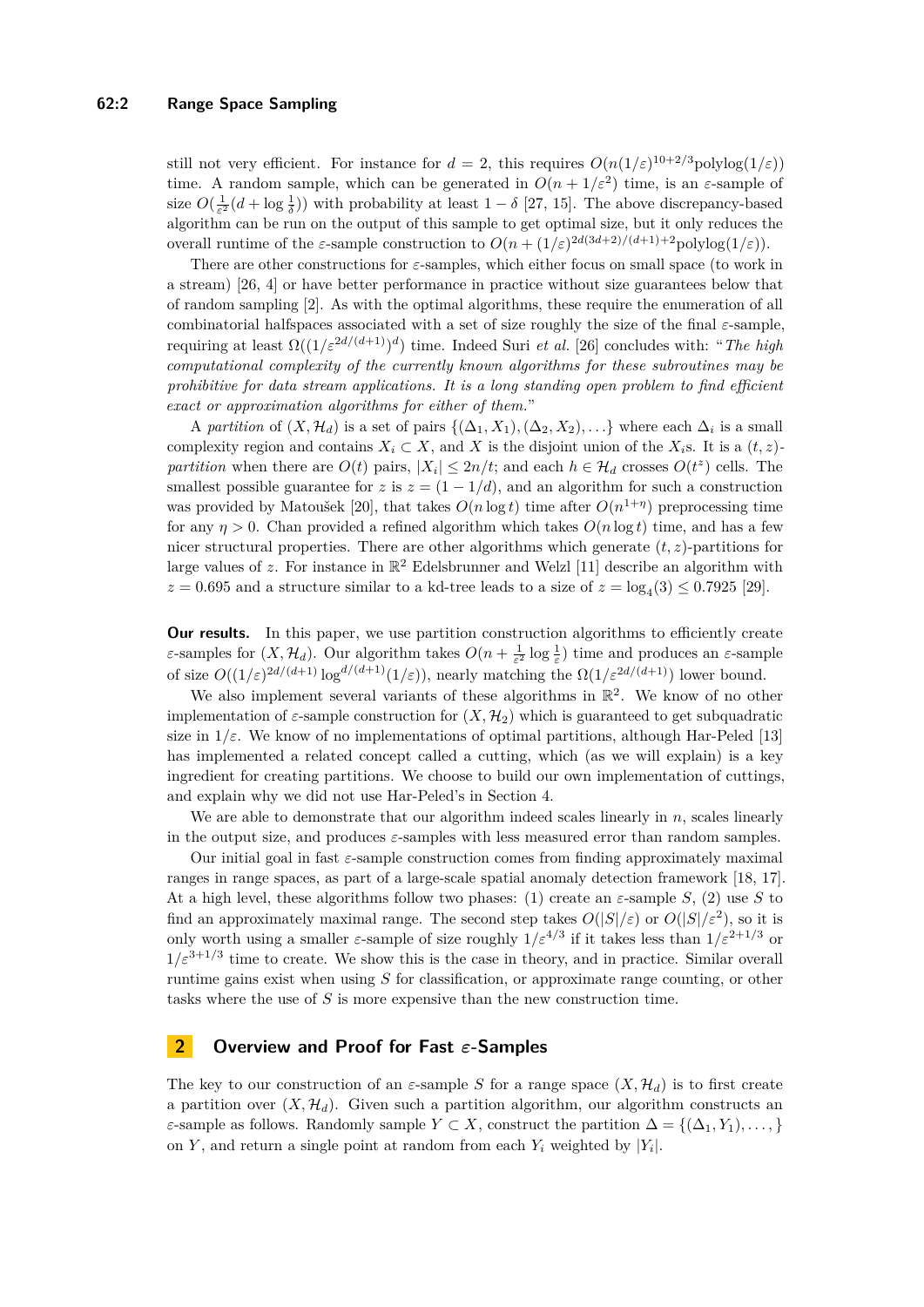<span id="page-2-0"></span> $\blacktriangleright$  **Theorem 1.** For range space  $(X, \mathcal{H}_d)$  with  $|X| = n$  and constant *d*, with constant probability an  $\varepsilon$ -sample S of size  $O(\frac{1}{\varepsilon^{2d/(d+1)}}\log^{d/(d+1)}\frac{1}{\varepsilon})$  can be constructed in  $O(n+\frac{1}{\varepsilon^2}\log\frac{1}{\varepsilon})$  time.

**Proof.** Take a random uniform sample  $Y \subset X$  of size  $s = O(\frac{1}{\epsilon_1^2})$  then *Y* is an  $\varepsilon_1$ -sample of  $(X, \mathcal{H}_d)$  with constant probability. Next we build a  $(t, 1 - 1/d)$ -partition on *Y* in  $O(s \log t)$ time [\[7\]](#page-12-12); this results in a set of  $O(t)$  partitions of Y each containing at most  $2s/t$  points such that any halfspace in  $\mathcal{H}_d$  will only cross  $O(t^{1-1/d})$  of them. From each partition  $(\Delta, Y_i)$  we will choose a single point  $y_i$  at random to put in our result  $S$ , and weight it proportional to the number of points in the partition.

In our construction any partition contained completely inside a halfspace or outside does not contribute to the error of the sample. Only regions crossing the boundary of the halfspace *h* contribute to the error. The error in each boundary region is an independent bounded random variable  $V_i$  with value in the range  $[0, 2\frac{s}{t}]$ . There are at most  $k = c \cdot t^{1-1/d}$  boundary regions for some constant *c*, so we can apply Hoeffding's inequality, with failure probability *δ*

$$
\Pr[|V - \mathsf{E}[V]| \ge s\varepsilon_2] \le 2\exp\left(-\frac{2s^2\varepsilon_2^2}{ct^{1-1/d}\cdot 4\frac{s^2}{t^2}}\right) = 2\exp\left(-\frac{\varepsilon_2^2 t^{1+1/d}}{2c}\right) \le \delta.
$$

Rearranging the last inequality, gives that with  $t \geq (\frac{2c}{\epsilon_2^2} \ln \frac{2}{\delta})^{d/(d+1)}$ , for any one halfspace *h*,  $|V - \mathsf{E}[V]|$  is more than  $s\varepsilon_2$  with probability at most  $\delta$ .

There are  $O(s^d) = O(1/\varepsilon_1^{2d})$  halfspaces in  $(Y, \mathcal{H}_2)$ , so setting  $\delta = c_2 \varepsilon_1^{2d}$  for some constant *c*<sub>2</sub>, and the additivity property of *ε*-approximations [\[8\]](#page-12-1), gives an  $(\varepsilon_1 + \varepsilon_2)$ -approximation of size  $t \geq \left(\frac{4dc}{\epsilon_2^2} \ln \frac{2}{c_2 \epsilon_1}\right)^{d/(d+1)}$  with constant probability. By setting  $\varepsilon_1 = \varepsilon_2 = \frac{\varepsilon}{2}$  the total error is  $\varepsilon_1 + \varepsilon_2 = \varepsilon$  and the size of the  $\varepsilon$ -sample is  $O\left(\frac{1}{\varepsilon^{2d/(d+1)}}\log^{d/(d+1)}\left(\frac{1}{\varepsilon}\right)\right)$  for constant *d*. Creating *Y* takes  $O(n + \frac{1}{\varepsilon^2})$  time, the partition tree construction takes  $O(\frac{1}{\varepsilon^2} \log \frac{1}{\varepsilon})$  time since  $t = O(\text{poly}(\frac{1}{\varepsilon}))$ , and the re-weighting and sampling step takes  $O(\frac{1}{\varepsilon^2})$  time. In total therefore the entire algorithm takes  $O(n + \frac{1}{\varepsilon^2} \log \frac{1}{\varepsilon})$  time.

The same proof technique will work with other (*t, z*)-partitions in place of Chan's [\[7\]](#page-12-12). In general, for  $z < 1$ , a scheme that generates a  $(t, z)$ -partition of  $t$  cells where any halfspace crosses at most  $O(t^z)$  of the cells results in an *ε*-sample of size  $O(\frac{1}{\varepsilon^{2/(2-z)}}\log^{1/(2-z)}\frac{1}{\varepsilon})$ . For instance in  $\mathbb{R}^2$ , Edelsbrunner and Welzl's  $z = 0.695$  result [\[11\]](#page-12-8) in an  $\varepsilon$ -sample of size  $O(\frac{1}{\epsilon^{1.532}} \log^{0.766}(\frac{1}{\epsilon}))$ . Alternatively, Willards  $z = 0.7925$  result in  $\mathbb{R}^2$  [\[29\]](#page-13-6) results in an *ε*-sample size of  $O(\frac{1}{\varepsilon^{1.657}} \log^{0.829}(\frac{1}{\varepsilon}))$ .

## **3 Overview of Algorithms for Constructing the Partition**

Random sampling, and sampling a point from each cell of a partition is straight-forward; the challenge in our implementation of Theorem [1](#page-2-0) is the creation of a partition. In this section we describe the key components of the two prominent optimal size  $(z = 1 - 1/d)$ algorithms: Matoušek's efficient partitioning [\[20\]](#page-13-5) (ComputePartition-Mat) and Chan's Optimal partitioning [\[7\]](#page-12-12) (ComputePartition-Chan).

These algorithms rely on a related object called a cutting, defined over  $\mathbb{R}^d$  and a set of m hyperplanes *H*. For a parameter  $r < m$ , a  $(1/r)$ -*cutting* is a decomposition of  $\mathbb{R}^d$  into  $O(r^d)$ cells  $\Lambda = {\Lambda_1, \Lambda_2, \ldots}$ , so no cell is crossed by more than  $O(m/r)$  hyperplanes in *H*. Such cuttings exist and can be computed in  $O(mr^{d-1})$  time [\[9,](#page-12-13) [19\]](#page-13-7).

Cuttings are almost enough to compute partitions. A set of *n* points in  $\mathbb{R}^d$  induces  $m =$  $O(n^d)$  combinatorially distinct halfspaces *H*. Letting  $r = t^{1/d}$ , the total number of crossings will be  $O(r^d \cdot m/r) = O(mr^{d-1})$ , so the *average* per region will be  $O(r^{d-1}) = O(t^{1-1/d})$ . Also,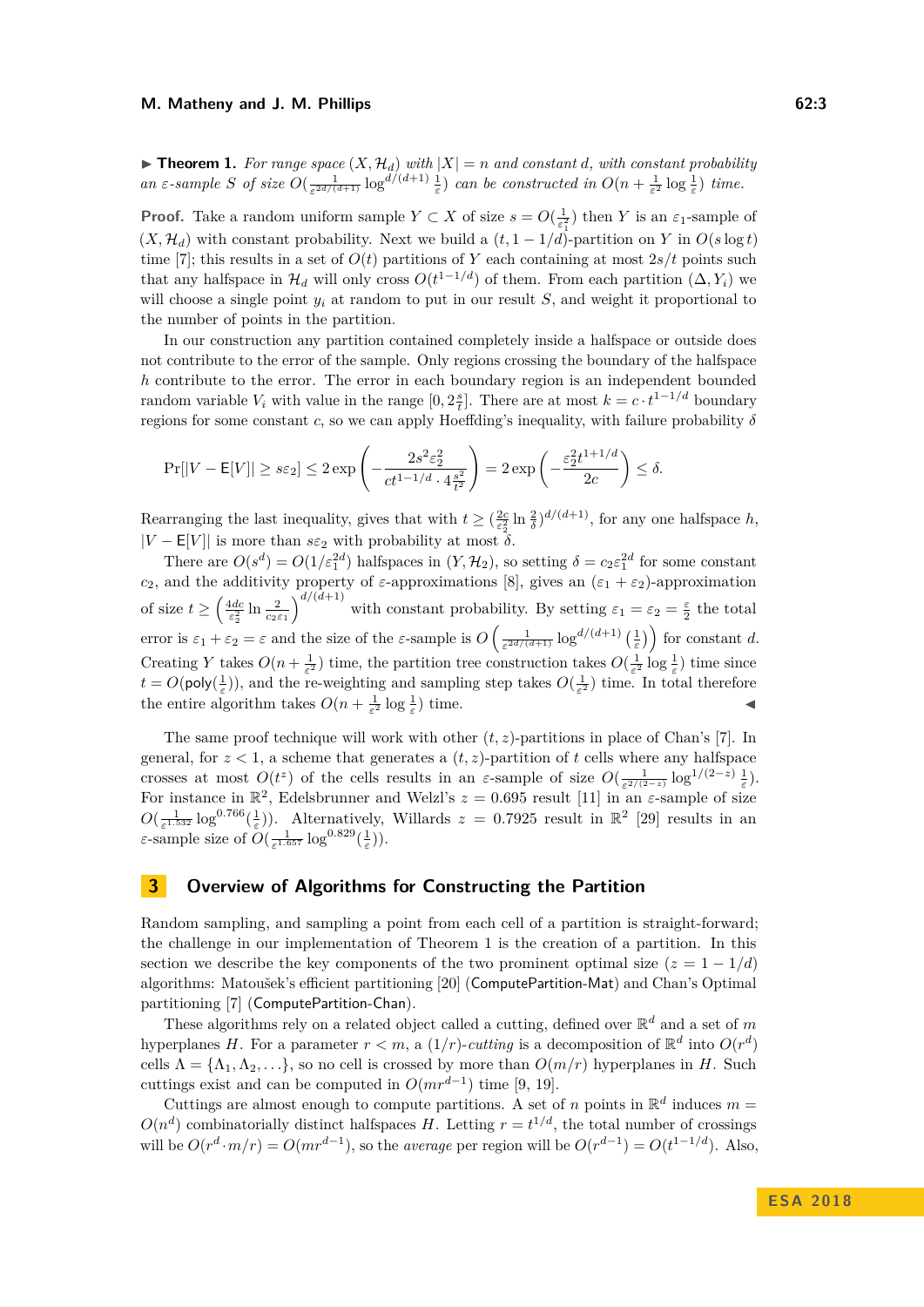### **62:4 Range Space Sampling**

ignoring dependences, the average cell contains  $O(n/r^d) = O(n/t)$  points, as desired. The main challenge is ensuring that these average properties of the cutting map to the specific properties required for the partition. In short, we can create an appropriate cutting, detect where it does not satisfy the partition properties, and then amend it so it does.

We specifically focus our implementations in the  $d = 2$  setting, which for instance is enough for our original application of spatial anomaly detection we mentioned previously [\[17\]](#page-12-11), even in higher dimensions. Our implementations are similar to the existing implementation of cuttings by Har-Peled [\[13\]](#page-12-9), but adds several features which will aid in computing the partition. Our cutting implementation builds a cutting by iteratively adding lines in a random order while keeping track of the number of lines crossing each cell in an arrangement. From a practical point of view, it is important to force the cells of the partition to be constant size. We have focused on two methods for this, a vertical trapezoidal decomposition (Trapezoid), or a hierarchy of constant size polygons (PolyTree).

Constructing a  $(1/r)$ -cutting over the entire set of  $O(n^d)$  halfspaces would lead to a runtime of  $O(n^d r^{d-1})$  which would be prohibitively slow. Instead of using the full set of halfspaces a smaller set (a test set) can be constructed, such that the number of partitions crossed by any halfspace in this test set will not be too different from the full set  $\mathcal{H}_d$ .

In particular, an  $(1/r)$ -test set is a set of halfspaces *H* which applies to any partition  $\Delta = \{(\Delta_1, X_1), (\Delta_2, X_2), \ldots\}$  and point set *X* of size *n* so  $|X_i| \geq n/r$  for all  $(\Delta_i, X_i) \in \Delta$ . It ensures that if  $\kappa = \max_{h \in H} |h \cap \Delta|$ , then  $\max_{h \in H_d} |h \cap \Delta| \leq O(\kappa + r^{1-1/d})$ . Here  $h \cap \Delta$ is the set of  $(\Delta_i, X_i) \in \Delta$  for which  $\Delta_i$  intersects *h*, but do not completely contain *h*. Test sets can be built a number of ways, including randomly sampling lines, randomly sampling points and using the lines they induce, and using the dual arrangement.

## <span id="page-3-0"></span>**4 Implementation Particulars of Partitions**

Our implementation of Partition trees is in python. It relies on an efficient way to construct and maintain an arrangement of lines and associated points. At each step of the construction we will maintain a tree with leaves that correspond to cells  $\Delta_1, \Delta_2, \ldots$  of an arrangement. Each cell will maintain a list of contained points  $X_i \in \Delta_i$  and crossing lines.

As part of the construction so the result is a  $(t, 1 - 1/d)$ -partition  $\Delta$ , with desired *t* parameter, cells can be refined by applying various operations to them. For instance a cutting can be constructed locally inside of a cell  $\Delta_i$ , or a cell can be partitioned into a set of sub-cells.

**Geometric Primitives.** All of our algorithms rely on operations over line segments. The most important operation is being able to test, within a region  $\Delta$ , if a line lies completely above a line segment or if it crosses a line segment. This fairly simple operation is slightly complicated by numerical issues that can occur. For instance when constructing a test set using the BuildTestSet-Points or BuildTestSet-Dual method (see below) many lines will potentially meet at the same point. Line segments that meet in this point could be mistaken as crossing. To handle numerical issues we use python's implementation of math.isclose to handle point comparisons. This method allows us to assign two floating point numbers as equal if their relative values are sufficiently close [\[6\]](#page-12-14). Moreover, all methods that compare line segments have closed and open versions where closed versions allow end-point overlap and open versions do not. The method segment.above closed(line) returns true if the line intersects with the segment at one the segment's end points, but is otherwise above the segment, while segment.above\_open(line) returns false in this case. This allows us in our experiments to effectively handle degeneracies while avoiding slower exact precision libraries.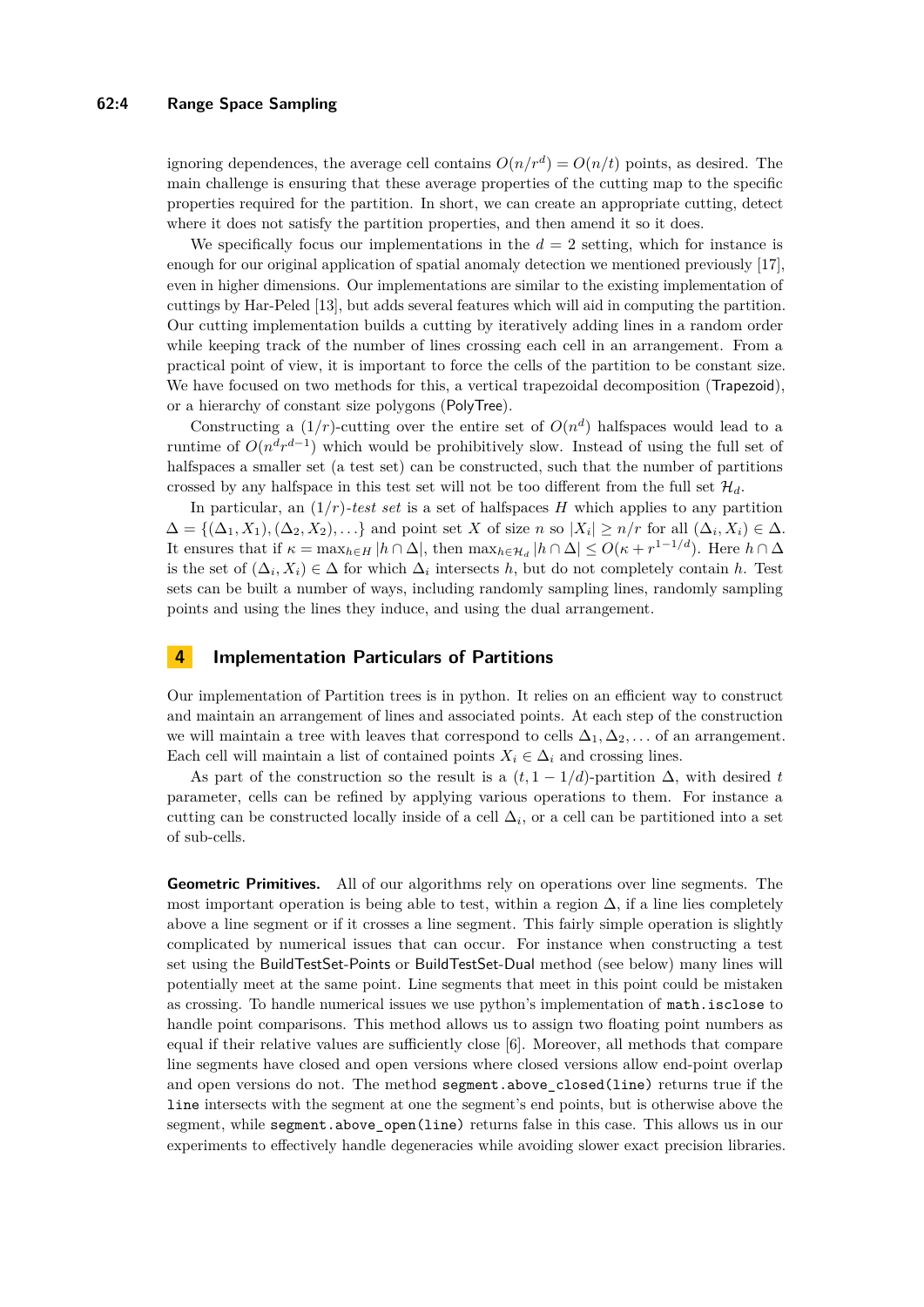#### **M. Matheny and J. M. Phillips 62:5**

Internally our segment objects are represented by the slope, *a*, the *y*-intercept, *b*, and the  $[x_l, x_r]$  interval on the *x*-axis the segment is defined over. This representation makes many operations easy, but also results in several challenges, most notably: vertical lines are undefined, unbounded segments (e.g.,  $(-\infty, x_r]$ ) require extra logic to handle crossing queries, lines which are nearly vertical can become numerically unstable, and the dual of unbounded polygons require significant extra logic to handle correctly. However, we have implemented stable functions for intersect and above relations for pairs of segments in a cell.

Using line segments and points as the primitives we also define more complicated structures notably: polygons, dual wedges, vertical line segments, and trapezoids.

**PolyTrees.** There are a number of ways to maintain the structure of an arrangement. A common method is to store each cell with a corresponding list of pointers to adjacent cells. Inserting a line involves finding the leftmost crossing cell, identifying the next adjacent cell the line crosses, splitting the crossed cell into an upper and lower cell, and then repeating this operation for each crossed cell.

This has a number of downsides: there are special cases if a line crosses a vertex of a cell, inserting points into the arrangement requires the maintenance of a secondary structure, and cells require a significant amount of adjacency information that must be maintained. Instead of maintaining this structure we use the idea of forcing each cell to be simple, and follow certain restrictions, as introduced by Seidel [\[25\]](#page-13-8) and refined by Har-Peled [\[13\]](#page-12-9).

In particular, we either maintain a decomposition into constant complexity polygons (polygons with a constant number of boundary segments) or a trapezoidal decomposition. In both cases we maintain a tree where each node in the tree consists of a line segment that separates a cell into two cells. With trapezoids an inserted line could in some cases divide a trapezoid vertically into 2 separate trapezoids and then horizontally into 4 separate trapezoids. In the case of polygons the inserted line would split the polygon into two separate polygons which could possibly be further split if the number of sides in either of the resulting polygons is greater than a chosen constant. We also enforce that no vertical segments are used to avoid limitations of our line segment representation.

Given a line *h* and a decomposition  $\Lambda = {\Lambda_1, \Lambda_2, \ldots}$ , the *zone* of *h* is the set of regions  $\Lambda_i$  that intersect *h*; we represent this as Zone<sub>*h*</sub> =  $\Lambda \cap h$ . To find the zone of a line in this structure at each node we treat the line as an infinite length segment and then traverse the line down the tree. At each node we will have three cases where the portion of the line contained in the node lies completely either above or below, or crosses the current node's line segment. In the completely above or below case we merely traverse to the above or below child of the node. In the crossing case we split the portion of the line contained in the node into two segments, above and below, and recursively query the above and below nodes. Point information is easy to maintain with this method since a point always lies on one side of the line segment, so the tree structure can be used to insert or remove points in logarithmic time to the number of cells.

More complicated structures can also be queried on these trees, most notably wedges and polygons. Wedge queries are particularly useful in ComputePartition-Chan since a wedge is the dual of a line segment, so the number of points contained in a wedge corresponds in the dual to the number of lines crossing a line segment.

**Cuttings.** Our cutting algorithm CreateCutting $(H, r)$  (Algorithm [1\)](#page-5-0) follows closely Algorithm [1,](#page-5-0) from Har-Peled [\[13\]](#page-12-9). We implement the cutting with respect to weighted lines as this speeds up and somewhat simplifies the later partitioning algorithms. We require a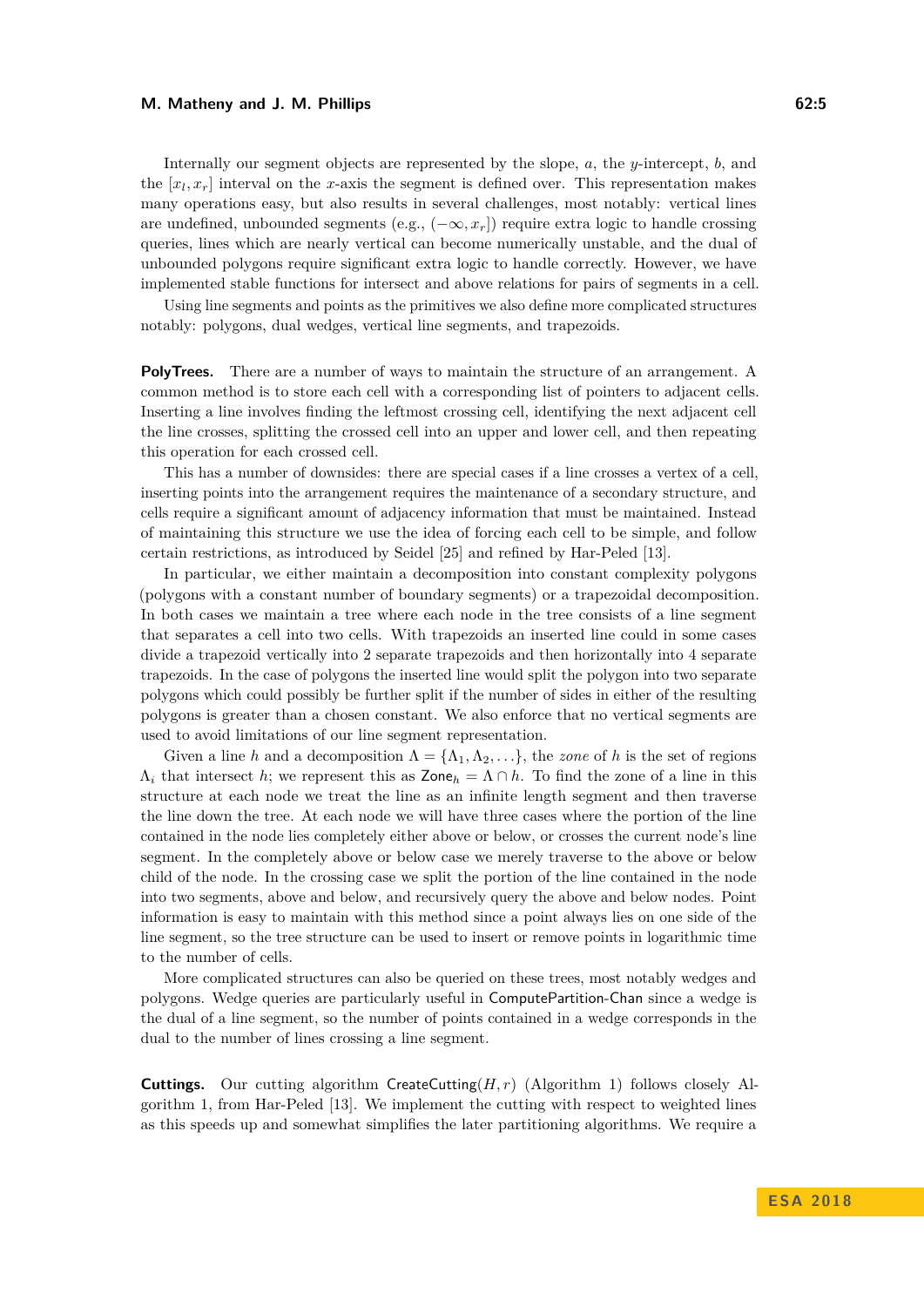#### <span id="page-5-0"></span>**Algorithm 1** CreateCutting(*H, r*).

1:  $\Lambda = \mathbb{R}^2$ 2: **for**  $h \in H$  (ordered by a random weighted permutation) **do** 3: Find  $\mathsf{Viol}(h, \Lambda) = \{\Lambda_i \in \mathsf{Zone}_h(\Lambda) \mid |H \cap \Lambda_i| > |H|/r\}.$ 4: For all  $\Lambda_i \in \text{Viol}(h, \Lambda)$ , replace  $\Lambda_i$  in  $\Lambda$  by split $(\Lambda_i, h)$ 5: **return** Λ

<span id="page-5-1"></span>**Algorithm 2** BuildTestSet-Dual (*X, r*).

1:  $S = \text{sample}(X, O(\sqrt{r} \log r)); S^*$  is dual of *S*.

2:  $\Lambda \leftarrow$  CreateCutting $(S^*, O(r^{1/2}))$ 

3: **return** the dual of  $V^*$ , where V is the set of vertices of the cells of  $\Lambda$ .

weighted permutation of lines using [\[12\]](#page-12-15); this ensures that the probability we see a line after some point in the permutation is equivalent to the probability we would have seen at least one instance after seeing that many distinct lines in a variant where weights are multiplicities (as advocated by Chan [\[7\]](#page-12-12)), and each copy is treated independently in a uniform random permutation. For notational convenience, for a subset  $H' \subseteq H$ , let  $|H'| = \sum_{h \in H'} w(h)$ , where  $w(h)$  is the weight implicitly stored with each halfspace  $h \in H$ .

In practice, we implement CreateCutting $(H, r)$  slightly differently then described in Al-gorithm [1.](#page-5-0) Instead of choosing the  $h \in H$  to process in the random weighted permutation, our approach is centered around the violated cells. We choose a cell  $\Lambda_i \in \Lambda$  which is too heavy (i.e.,  $|H \cap \Lambda_i| > |H|/r$ ), and then choose some halfspace  $h \in \Lambda_i \cap H$ , and only replace  $\Lambda_i$  (not the entire Zone<sub>*h*</sub>) with the result of the split( $\Lambda_i$ , *h*), which divides  $\Lambda_i$  into two parts separated by *h*. This change has two advantages. First we do not need to find the Zone<sub>h</sub>( $\Lambda$ ) which involves traversing the PolyTree, so our approach is slightly faster. Second, we can choose the  $h \in \Lambda_i \cap H$  to use in the split wisely; e.g., as the one that maximizes the smaller of the two resulting cells. We find the second heuristic produces slightly smaller cuttings in practice, but is significantly slower, and is not used in our experiments.

How split $(\Lambda_i, h)$  is implemented is the difference between the Trapezoid-based cutting and the Polygon-based cutting we refer to as PolyTree.

For the Trapezoid-based method each cell  $\Delta$  is a trapezoid to begin with. The split operation first inserts up to two new vertical cuts for each intersection of the line with the top or bottom of the cell and then horizontally cuts the resulting cells using the inserted line. For PolyTree, the first important detail is that we store  $H \cap \Lambda_i$  as the line segments restricted to where they intersect  $\Lambda_i$ .

On a split, we need to maintain which halfspaces  $h \in \Lambda_i \cap H$  are in each child; if  $h' \in \Lambda_i \cap H$  intersects both children, then we split *h*' into two line segments at the point where it intersects *h*, and store the corresponding segment in each child. If  $h' \in \Lambda_i \cap H$  is in only one child, because we store them as segments it is easy to check which child it goes into.

Both of these algorithms are then fairly straightforward to implement once given structures for efficiently maintaining arrangements of line segments.

We find that PolyTree is faster and produces a smaller cutting than Trapezoid-based ones; see Figure [1](#page-6-0) and Figure [2](#page-6-1) which show the runtime and cutting size as a function of input size and choice of *r*. For this reason we will primarily focus on PolyTree hereafter.

**Test Set Generation.** There are a number of ways to generate test sets (BuildTestSet-Dual, BuildTestSet-Points, BuildTestSet-Lines), but these do not appear to have a significant effect on the runtime of the final algorithms; again see Figure [1](#page-6-0) and Figure [2](#page-6-1) for comparisons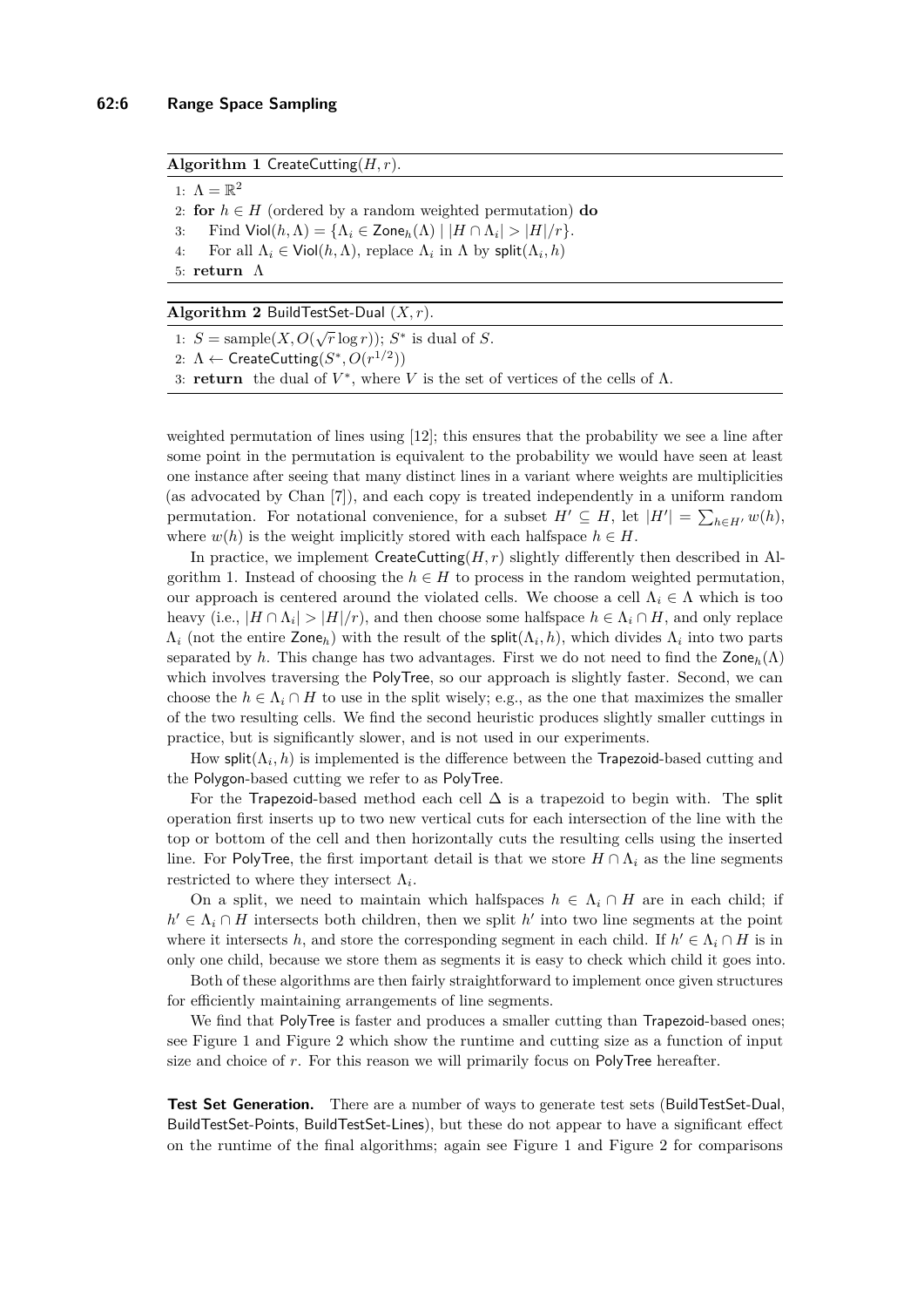<span id="page-6-0"></span>

**Figure 1** Size of cutting (divided by  $r^2$ ) and time (in seconds) vs. the number of input lines.

<span id="page-6-1"></span>

**Figure 2** Size of cutting (divided by  $r^2$ ) and time (in seconds) as *r* increases for 1000 input lines.

of the PolyTree and Trapezoid methods. The simplest method, BuildTestSet-Lines, simply samples  $O(r \log^d n)$  halfplanes, from those defined by passing through *d* points in *X*. The next simplest, BuildTestSet-Points, samples *O*(*r* <sup>1</sup>*/d* log *n*) points *S*, and then the test set is all halfplanes passing through *d*-tuples chosen from *S*; it again defines  $O(r \log^d n)$  halfplanes. Finally the most complicated approach is BuildTestSet-Dual (see Algorithm [2\)](#page-5-1); it produces the smallest size test set, size  $O(r)$  [\[20\]](#page-13-5), and thus is the one we advocate. It samples  $O(r^{1/d} \log r)$ points  $S \subset X$ ; it considers the dual set of halfplanes  $S^*$  of primal points  $S$ ; it creates a  $(1/r^{1/d})$ -cutting of  $S^*$  (in the dual); and then it returns the primal halfspaces defined by the vertices of the cutting in the dual. Each halfspace *h* in the test set *H* is implicitly endowed with a weight  $w(h)$ , which by default is  $w(h) = 1$  for all  $h \in H$ .

**Matoušek Partitioning.** We have implemented Matoušek's efficient partition trees [\[20\]](#page-13-5). At a high level this algorithm computes the cutting of a test set and then finds a single good cell that contain at least  $n/b$  points (for a constant b, we use  $b = 16$  as default). It adds this cell to the partition, doubles the weight of all halfspaces in the test set crossing that cell, computes a new cutting and good cell. It repeats until the number of points remaining has been cut by half, and then it recurses on the remained of the points at half the precision (e.g., set  $b := 1/2b$ ). This is too expensive to do with  $b = r$ , so after this we then recursively partition each cell  $(\Delta_i, X_i)$  until the result is an  $(1/r, 1-1/d)$ -partition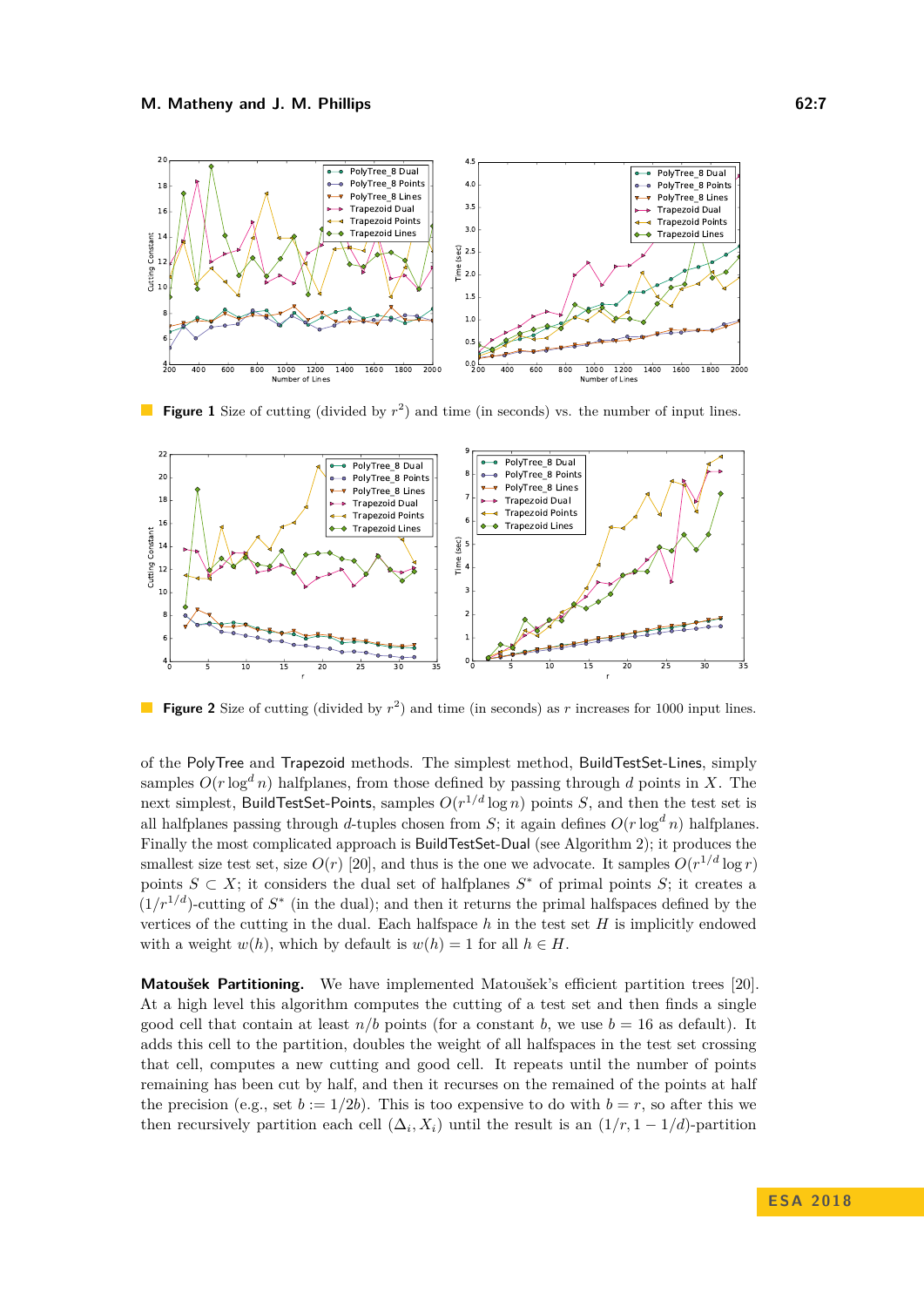<span id="page-7-0"></span>**Algorithm 3** ComputePartition-Mat(*X, r, n, j*).

- 1: **if**  $(|X| < n/r)$  **then return**  $\{(X, \Delta_0)\}\$  where  $\Delta_0$  contains X.
- 2:  $H \leftarrow$  Build Test Set- $\times$  $(X, b/2<sup>j</sup>)$
- 3:  $\Delta = \emptyset$
- 4: while  $(|X| \ge n/2^j)$  do
- 5:  $\Lambda \leftarrow \mathsf{CreateCutting}(H, \sqrt{b/2^j})$
- 6: Find  $\Lambda_i \in \Lambda$  so  $|X \cap \Lambda_i| > n/b$ ; shrink  $\Lambda_i$  so  $|X \cap \Lambda_i| = \lfloor n/b \rfloor$  exactly.
- 7: Add  $(\Lambda_i, \Lambda_i \cap X)$  to  $\Delta$ ; remove  $\Lambda_i \cap X$  from X
- 8: Double the weight  $h \in H$  which cross  $\Lambda_i$
- 9:  $\Delta' = \bigcup_{(\Delta_j, X_j) \in \Delta}$  ComputePartition-Mat $(X_j, r, n, j)$
- 10: **return**  $\Delta'$  ∪ ComputePartition-Mat $(X, r, n, j + 1)$

<span id="page-7-1"></span>**Algorithm 4** ComputePartition-Chan(∆*, r, n*).

1: Trim to  $\Delta' = \{(\Delta_i, X_i) \in \Delta \mid |X_i| > n/r\};$  if  $\Delta' = \emptyset$  return  $\Delta$ 2:  $H =$  BuildTestSet-x( $X, |\Delta|$ ) 3: **for**  $(\Delta_i, X_i) \in \Delta'$  **do** 4: Sample  $L \subset H$ , proportional to their weight  $w(h)$ , at rate q 5:  $\Lambda = \text{CreateCutting}(L, r_i);$  with  $r_i$  chosen so  $|\Lambda| \leq b/4$ 6: For all  $\Lambda_j \in \Lambda$ , further split  $\Lambda_j$  (with split) until  $|X_i \cap \Lambda_j| \leq |X_i|/b$ 7: Replace  $(\Delta_i, X_i)$  in  $\Delta$  with  $\{(\Lambda_1, \Lambda_1 \cap X_i), (\Lambda_2, \Lambda_2 \cap X_i), \ldots\}$ 8: Update all weights  $w(h) = w(h)(1 + 1/b)^{|h \cap \bar{\Lambda}_i|/p}$ .

9: **return** ComputePartition-Chan(∆*, r, n*)

as desired. The branching factor of the partition tree is not fixed on each level, but will be roughly *b* on average. Algorithm [3](#page-7-0) presents this approach, and is initially called as ComputePartition-Mat(*X, r,* |*X*|*,* 0).

Note that Line 9 is the refinement step where each cell is further partitioned. Since the first level is the most important for good *ε*-samples, faster algorithms could be used at later recurve calls at this step. In contrast, the recursive call at Line 10 is handing objects not handled in the first pass, where each pass handles roughly half of the data.

**Chan Partitioning.** Chan's optimal partition trees [\[7\]](#page-12-12) are faster in theory than Matoušek's algorithm, but are more complicated to implement. The algorithm works by processing each node at a certain level in the tree in a random order. For each node it creates a cutting of approximately *b/*4 size for an appropriately large branching parameter *b* (our implementation uses  $b = 22$  as a default). It then further splits the cells of the cutting to contain  $1/b$  fraction of points at that node. It multiplicatively updates weights for halfplanes that cross each cell. This multiplicative update influences subsequent cuttings by biasing away from creating cells that are crossed by already heavily weighted lines (lines that cross many cells). After splitting all of the cells in this level of the tree the algorithm recurses on the newly created level. The ultimate partition  $\Delta = \{(\Delta_1, X_1), (\Delta_2, X_2), \ldots\}$  are the leaf nodes of the tree. Algorithm [4](#page-7-1) presents this approach, calling  $\text{ComputePartition-Chan}(\{(\mathbb{R}^2, X)\}, r, |X|)$  initially.

Implementing the algorithm as described is too slow asymptotically, so Chan presents a faster variant, which requires two additional parameters *p* and *q*. Roughly  $q = \sqrt{b|\Delta|}/|X|$ (see [\[7\]](#page-12-12) for details) determines the probability that a line ends up in the reduced test set *L*. The parameter *p*, about  $\sqrt{b/|\Delta|} \log n$  (again, see [\[7\]](#page-12-12) for details), effects the number of cells  $\Lambda_i$  that are used to update the weight in each *h* (we sample each cells with probability *p* as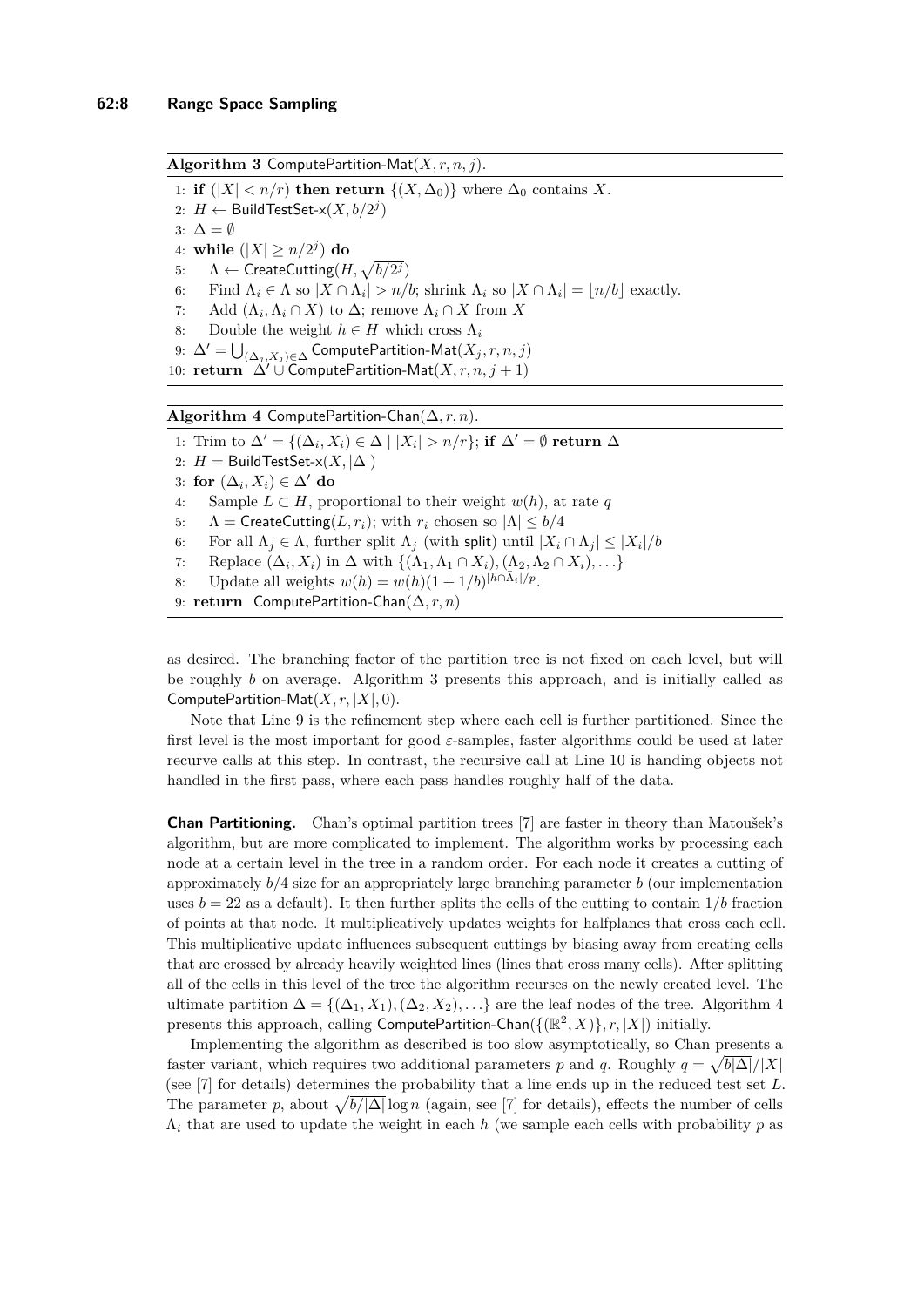#### **M. Matheny and J. M. Phillips 62:9** 62:9

opposed to dividing by this number, as written on Line 8). Also, Line 4, where *L* is sampled from *H*, can be made more efficient by only minimally updating *L* each pass through the loop, since it generally has large weight lines and that set is fairly stable.

Near the bottom of the tree, Line 8 can be expensive. We make this efficient with a crucial observation that the test set *H* was generated by computing a cutting over the dual space. Thus these halfspaces are duals to the vertices of the PolyTree structure. Thus we can search over the PolyTree to determine the number of crossing lines. A cell of the partitioning is a polygon consisting of a constant number of line segments. A line crossing the polygon will cross at least one of the line segments and in the dual this will correspond to a point contained inside of a double wedge. For each line segment in the polygon we take its dual (a double wedge) and query the PolyTree that was used to construct the test set to determine the number of vertices contained inside of it. Since we only return the overlapped polygons and each polygon consists of at most a constant number of edges, the number of queried cells can only be a constant factor larger than the number of lines crossed by the line segment.

However, code profiling shows that the two steps involving sampling with *p* and *q*, and updating *L* are the most expensive parts of the algorithm. As a result we also consider a variant ComputePartition-Chan-Simple which avoids these sampling steps that were supposed to speed things up. In the context of Algorithm [4](#page-7-1) this basically sets  $p = q = 1$ , so  $L = H$ , and Line 4 is not required.

The given algorithm is only guaranteed to compute a set of partitions in  $O(n \log^{O(1)} n)$ time; incurring extra log factors due to the height of the partition tree. Chan removes log factors with a method he calls bootstrapping. We do not do this since the branching factor is high (around 22) so the depth of the tree is low, and this method is not worth the overhead.

In our implementation, we only compute the test set *H* once at the beginning. On each recursive call (Line 9) we can reuse it, but simply reset all of the weights to be uniform.

**Ham-Sandwich Tree.** We also implement an alternative using Willard's [\[29\]](#page-13-6) Ham-Sandwich Tree. It provides a partitioning with  $z = \log_3 4$ , which gives a  $O(\frac{1}{\varepsilon^{1.657}} \log^{0.829} \frac{1}{\varepsilon})$  sized sample, and constructs a tree with a branching factor of 4. At each level we split the point set in half with a single vertical line, and on these two resulting sets we find a single (roughly horizontal) line that divides both the left and right point set in half. Such a separator is guaranteed by the ham-sandwich theorem, and can be computed in linear time [\[24\]](#page-13-9), but is complicated to implement. We instead approximate the ham-sandwich cut by computing a number of test lines and choosing the best separator from these. This is simple to implement, gives good cuts in practice, and can guarantee to be at most  $\varepsilon$ -imbalanced [\[23\]](#page-13-10).

**Why not use Har-Peled's implementation and CGAL?** It may seem at first that we could simply use Har-Peled's implementation for *ε*-cuttings [\[13\]](#page-12-9). However, our initial goal was to use this as part of a code for spatial anomaly detection [\[18,](#page-12-10) [17\]](#page-12-11), and there were several issues that made this less feasible. (1) We wanted to use non infinite precision floating point arithmetic. Har-Peled reports that switching to exact precision representations results in a 30-factor slow down, but was necessary for degeneracy issues. We managed these precision issues while using floating point arithmetic with careful use of open and closed operators for line above/below and intersection. (2) We can measure wedges, and line segments on the PolyTree structure which is very useful in ComputePartition-Chan. (3) Har-Peled's code created a cutting inside of a  $1 \times 1$  box. This makes computing dual cuttings difficult as we first have to normalize the lines to lie in such a region, but computing the correct normalization quickly would require us to re-implement much of the PolyTree algorithm. Ultimately we opted to build our *ε*-cutting code from scratch rather than modify the previous code.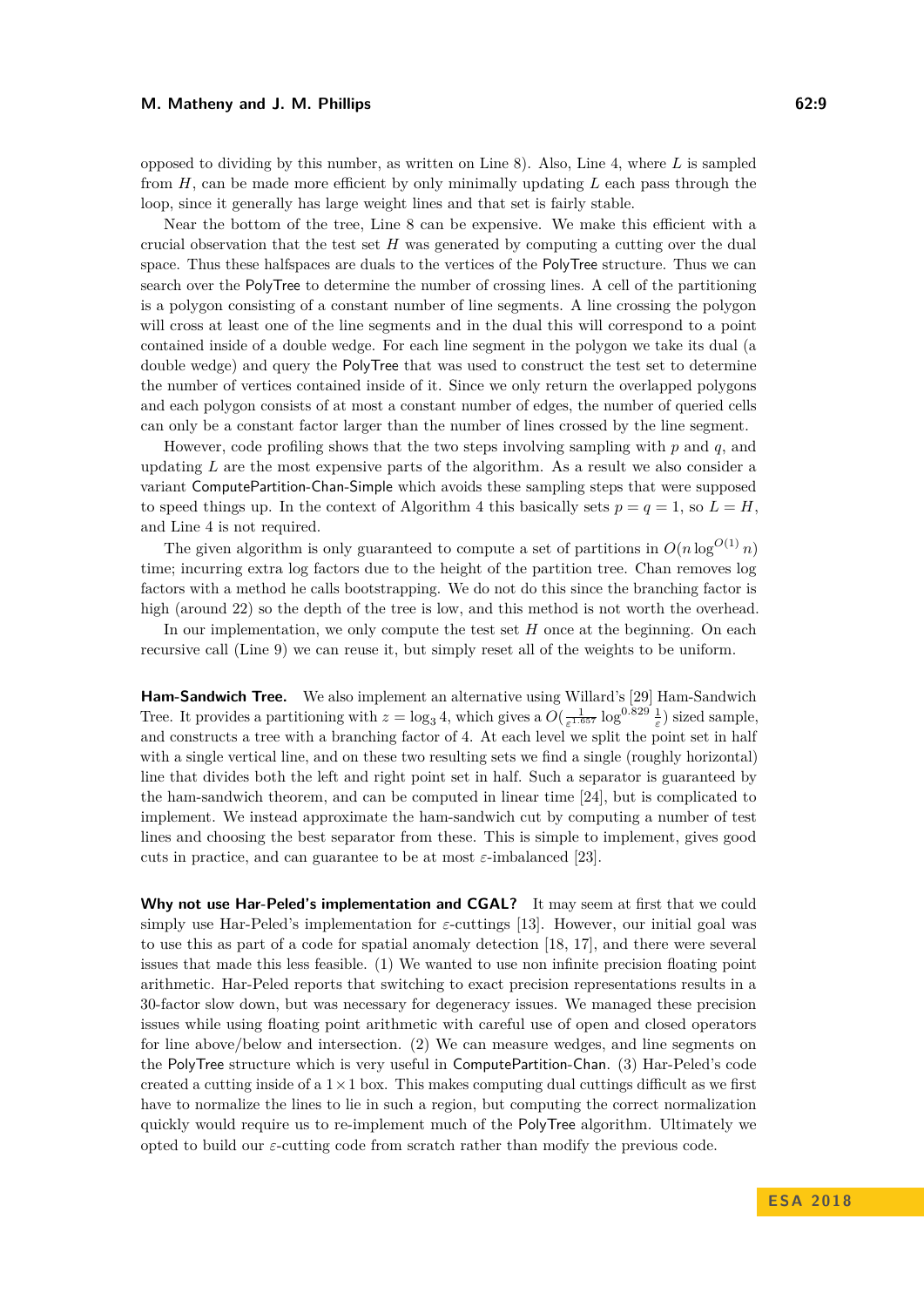<span id="page-9-0"></span>

 $\mathbb{R}^n$ **Figure 3** The Branching Factor *b* vs. Time and Error using the default parameters.

Har-Peled [\[13\]](#page-12-9) also reported the cutting constant (number of cells divided by *r* 2 ) for various of his algorithms, about 7*.*3 (polygons) and 12*.*8 (trapezoids). This roughly matches the numbers we observe in Figure [1](#page-6-0) and Figure [2.](#page-6-1)

Another option for computing cuttings and managing the partition trees is using the current 2d-arrangement implementation in CGAL [\[28\]](#page-13-11). This would have most likely made portions of this project much easier to implement and removed various hurdles. However, the possibilities of several factor slow-downs using exact precision would have potentially resulted in no ultimate gains in the spatial anomaly application demonstrated below.

## **5 Experiments on** *ε***-Samples and Applications**

In this section we explore the efficacy of our *ε*-sample algorithms based on partitions. We use as *X* the Chicago crime data [\[1\]](#page-12-16) with roughly 6.5 million data points.

A key step of the analysis is measuring the accuracy of the *ε*-sample. That is for a sampled *S* we measure  $\textsf{Error}(X, Y) = \max_{h \in \mathcal{H}_d} |\frac{|Y \cap h|}{|Y|} - \frac{|X \cap h|}{|X|}$  $\frac{X \cap h}{|X|}$ , which unfortunately requires  $|X|^{d+1}$  time to simply enumerate, which would be infeasible for large *X*. Instead we use techniques [\[18,](#page-12-10) [2,](#page-12-7) [17\]](#page-12-11) which provide guaranteed approximation of this function, designed with spatial anomaly detection in mind. We have set the parameters large enough so the noise in computing Error is insignificant compared to the quantities we are evaluating. We evaluated the accuracy and efficiency of computing *ε*-samples with 8 different methods.

- There are 3 algorithms based on sampling one element per cell from Matousek's partition  $\blacksquare$ algorithm with polygonal cells, using tests created by lines Mat Poly Lines, points Mat Poly Points, or the dual approach Mat Poly Dual.
- We consider 2 algorithms based on Chan's partition algorithm Chan and Chan Simple.  $\blacksquare$ Each uses polygonal cells and the dual approach for the test set since this specific type of test set allowed for an optimization in the reweighting step. The Chan variant includes subsampling among cells for purpose of reweighting, while the Chan Simple simply uses all of these cells and does not require the sampling step which in practice was inefficient.
- Then Ham Tree Sample draws samples from the cells of the Willards partitioning; these  $\overline{\phantom{a}}$ are also cells of a partition, but with worse theoretical size-accuracy bounds.
- Finally we consider two baselines: random sampling, Random Sample, and another  $\sim$ approach Biased-L2 [\[2\]](#page-12-7) which is a greedy, but slow algorithm which has similar worst case guarantees to random sampling, but achieves better error in practice.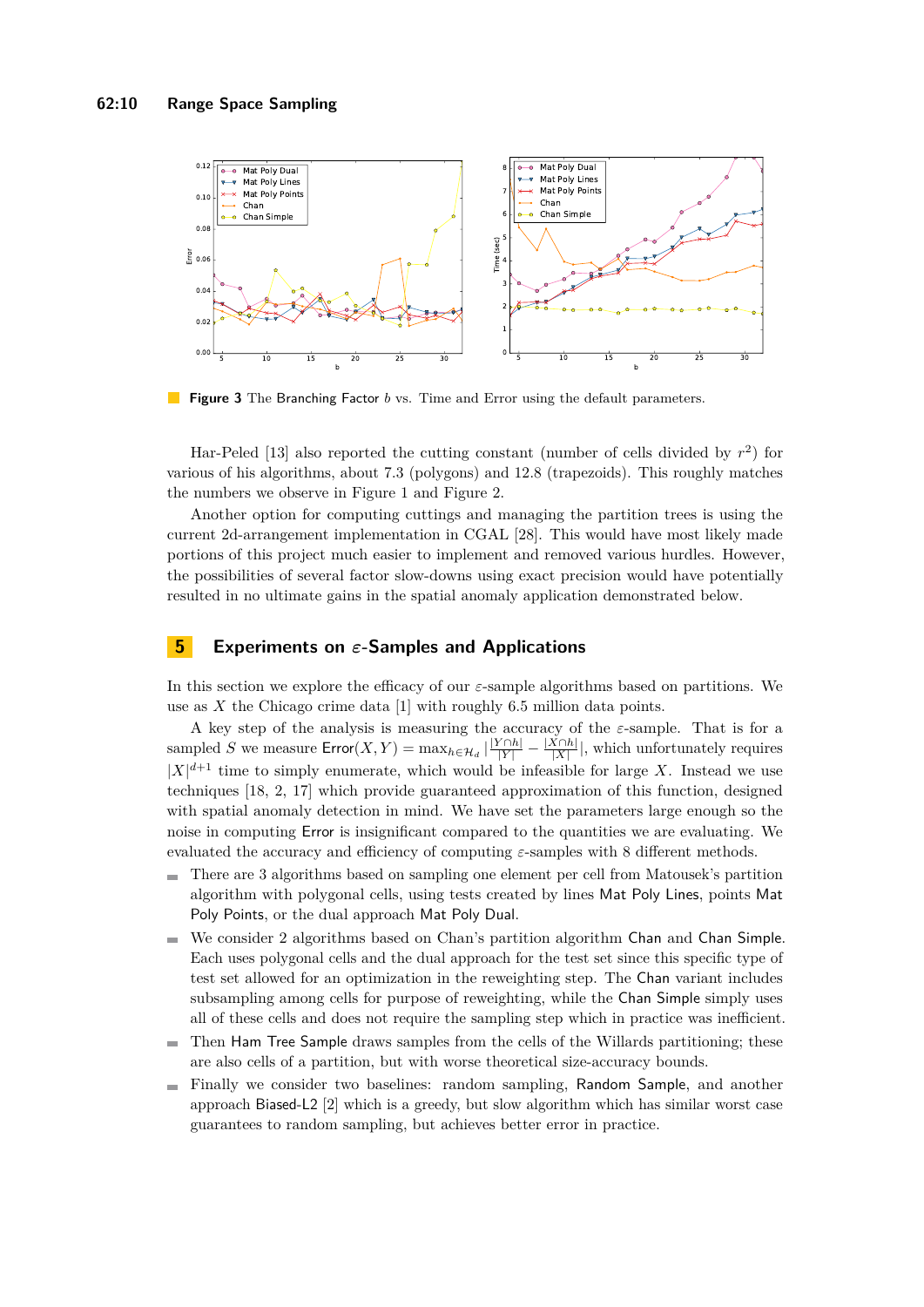<span id="page-10-0"></span>

**Figure 4** Input size vs. Time and Error using the default parameters.

<span id="page-10-1"></span>

**The State Figure 5** Output size vs. Time and Error using the default parameters.

In testing these algorithms we can control three parameters: the Branching Factor *b*, the Input Size *n* (default  $n = 100,000$  sampled from the crime data set), and the Output Size *k* (default  $k = 1,000$ ). We do not create a sample before creating the partition as analyzed in Theorem [1;](#page-2-0) we just create the partition on the *n* points, then sample a point from each cell for the *ε*-sample. The branching factor only effects ComputePartition-Mat (default  $b = 16$ ) and ComputePartition-Chan (default  $b = 22$ ) and is constant for the execution of the algorithm.

**Sample Evaluation Results.** We do not plot Biased-L2 since it was quite slow as a function of the Output Size. For  $k = 51$  it required 360 seconds which was already more than a factor  $100\times$  slower than any other algorithm, and became nearly intractable for  $k > 100$ . We do note however that its measured Error on small k is competitive with the best of our partitioning based methods.

Figure [3](#page-9-0) shows how Branching Factor *b* affects the time and error. Matoušek-based algorithms seem to gradually decrease in Error, but the trend is very small. For Chan Simple, the Error encounters a phase shift at around  $b = 25$ , where the error suddenly becomes significantly worse for larger *b*, probably as an effect of the data set size. The timing is fairly unaffected by *b* for Chan-based algorithms, but increases noticeably and linearly for the Matoušek based algorithms. We conclude that  $b = 22$  is a good choice for Chan-based algorithms and  $b = 16$  is a good choice for Matoušek based algorithms.

Figure [4](#page-10-0) shows the Input Size relationship to time and Error. As prescribed by the theory, Input Size has no noticeable effect on Error. Moreover, also as expected **the runtime of all algorithms scale linearly with Input Size**.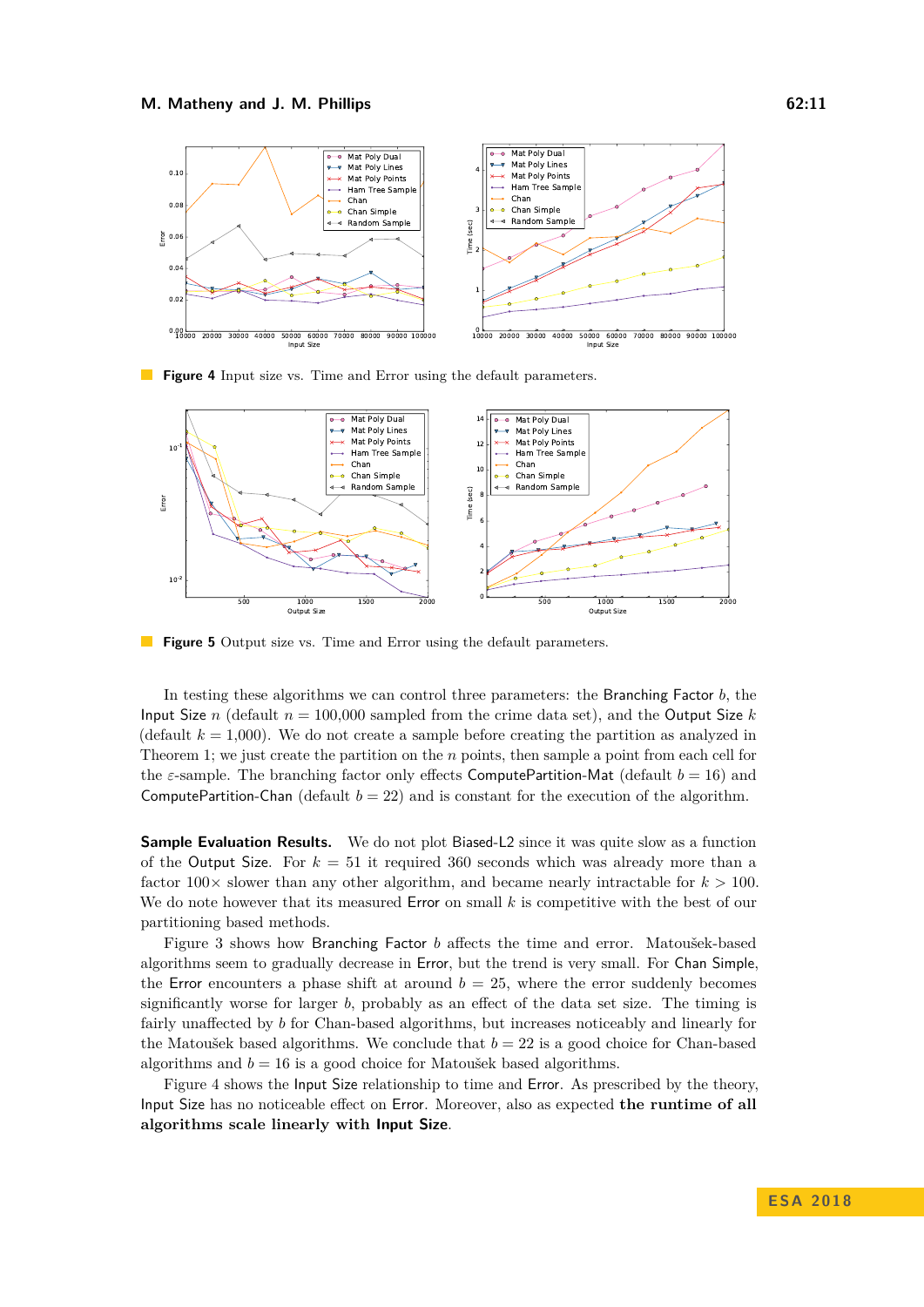<span id="page-11-0"></span>

 $\mathbb{R}^n$ Figure 6 Smooth Discrepancy Error vs. time.

Figure [5](#page-10-1) plots the Output Size against the time and Error. As Output Size increases, as expected the error for all methods decreases, note that Error is plotted on a log-scale. The Ham Tree Sample and Mat Poly Lines achieve the smallest Error, with Ham Tree Sample doing the best, and all proposed methods appear to improve upon the old default Random Sample in terms of Error. In particular with Output Size *k* = 1000 both Mat Poly Points and Ham Tree Sample have Error  $\approx 0.01$  while Random Sample has Error  $\approx 0.04$ . For the Matoušek-based partitioning algorithms, the choice of test set does not have much effect on Error, and perform slightly worse than those based on Chan's partitioning.

Moreover, as Output Size increases the observed run time of all algorithms increases at most linearly. In some cases (e.g., Ham Tree Sample and Mat Poly Lines) the increase is sublinear as these are hierarchical methods, and the largest cost is incurred at the top of the hierarchy. Here as in other plots, we observe that Random Sample is absurdly faster than any other approach. However, even for Output Size  $k = 1000$ , our methods Ham Tree Sample, Chan Simple, and Mat Poly Points take only about 1, 2*.*5, and 4 seconds, respectively.

**Spatial Anomaly Detection Evaluation.** As a concrete demonstration of the usefulness of efficient *ε*-samples in practice, we apply our new algorithms to a framework for approximately detecting spatial anomalies – maximizing the spatial scan statistic [\[14\]](#page-12-17). Specifically each point is endowed with two measures  $(b(x))$  the baseline quantity like population and  $m(x)$ the measured quantity like disease instance), and let  $m(h)$  and  $b(h)$  be the fraction of all measured and baseline counts within range  $h \in \mathcal{H}_d$ , respectively. The main computational problem of exact scan statistics is to find  $h^* = \arg \max_{h \in \mathcal{H}_d} \Phi(h)$  where for simplicity we use  $\Phi(h) = \phi(m(h), b(h)) = |m(h) - b(h)|$ . Approximate scan statistics [\[18,](#page-12-10) [17\]](#page-12-11) depend on creating two samples an *ε*-net which approximates the density of the regions and an *ε*-samples which approximates the density of points. Together this allows the algorithm to find a  $\hat{h}$  where  $|\Phi(\hat{h}) - \Phi(h^*)| \leq \varepsilon$ ; and this is still statistically powerful [\[18\]](#page-12-10). In particular, we consider an algorithm for  $\hat{h}$  which runs in time  $O(n + \frac{1}{\varepsilon}k \log \frac{1}{\varepsilon} + T(n, k))$ , where *k* is the *ε*-sample size and *T*(*n, k*) its construction time. We fix *ε* to be approximately *.*0025 which corresponds approximately to an *ε*-net of size 400. and vary only *k*. We find approximate anomalies on the crime data set with a particular  $h' \in \mathcal{H}_d$  chosen and points chosen, so that  $\Phi(h')$  will be anomalously large. Namely we plant a region containing  $.02$  fraction of the points, where in that region points are in the measured set with probability of *.*7 and baseline set of *.*3 and outside with probability *.*5 and *.*5 respectively. In Figure [6](#page-11-0) we plot Discrepancy Error =  $|\Phi(\hat{h}) - \Phi(h')|$  as a function of the overall runtime of the algorithms. Note that  $\Phi(h^*) \geq \Phi(h')$ , so it is possible to find a  $\Phi(\hat{h}) \geq \Phi(h')$ , but  $\Phi(h')$  serves as a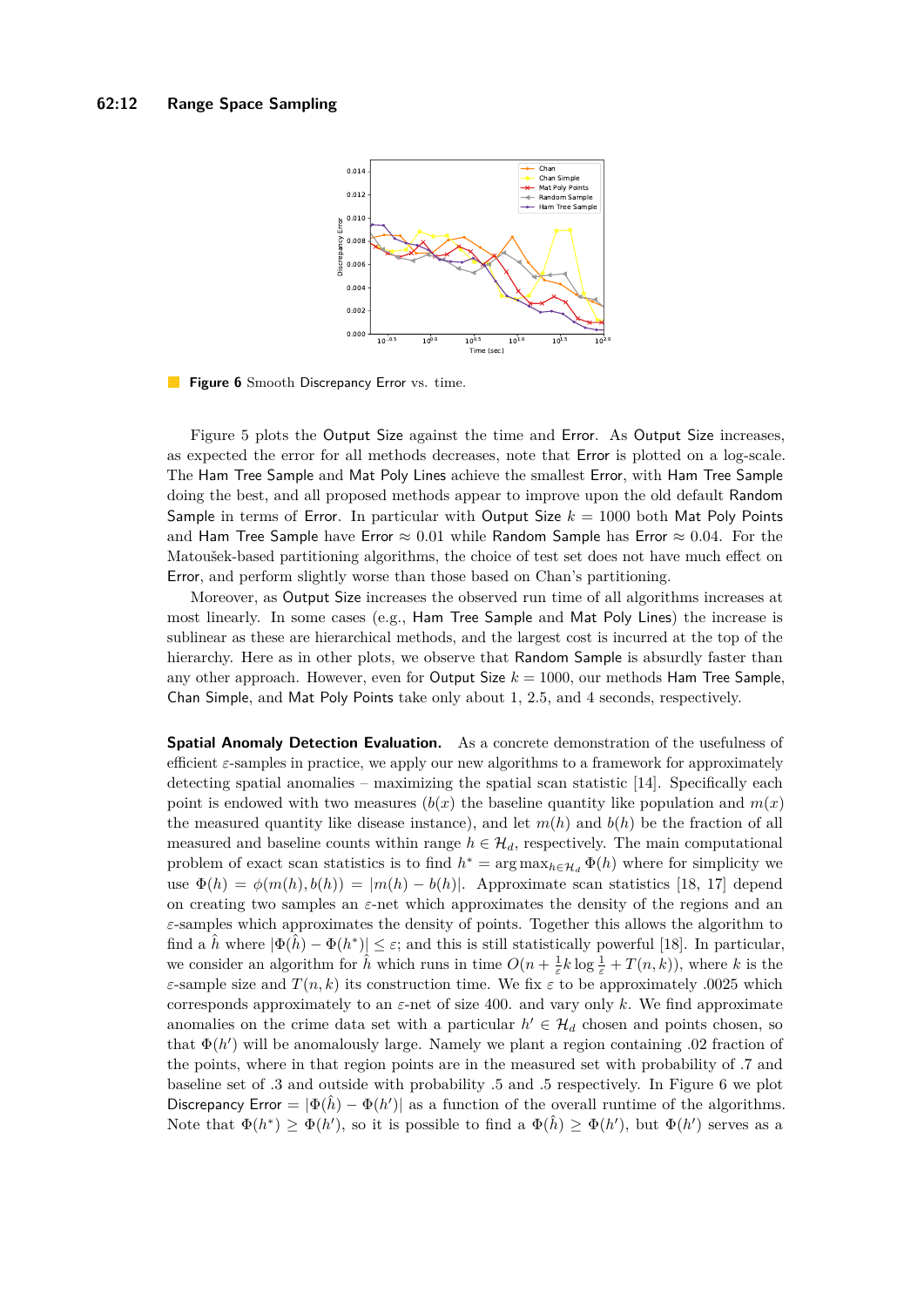#### **M. Matheny and J. M. Phillips 62:13**

useful proxy. We find that Ham Tree Sample generally outperforms Random Sample; for instance for 0*.*003 error, Ham Tree Sample takes 10 seconds to Random Sample's 50 seconds. Mat Poly Points also usually performs better than Ham Tree Sample, while Chan and Chan Simple perform comparably to random sampling, albeit with high variance, even though their sampling procedure is hundreds of times slower.

**Conclusion.** Overall we recommend Ham Tree Sample for computing *ε*-samples if moderate computing beyond random sampling can be tolerated. This method significantly reduces the size and error versus random sampling, and is not difficult to implement.

#### **References**

- <span id="page-12-16"></span>**1** Crimes in Chicago. <https://www.kaggle.com/currie32/crimes-in-chicago>, 2017.
- <span id="page-12-7"></span>**2** Huseyin Akcan, Herve Bronnimann, and Robert Marini. Practical and efficient geometric approximations. *Proceedings of the 18th Canadian Conference on Computational Geometry*, pages 120–125, 2006.
- <span id="page-12-0"></span>**3** J. Ralph Alexander. Geometric methods in thge theory of uniform distribution. *Combinatorica*, 10:115–136, 1990.
- <span id="page-12-6"></span>**4** Amitabha Bagchi, Amitabh Chaudhary, David Eppstein, and Michael T. Goodrich. Deterministic sampling and range counting in geometric data streams. *ACM Transactions on Algorithms*, 3(A16), 2007.
- <span id="page-12-2"></span>**5** Nikhil Bansal. Constructive algorithms for discrepancy minimization. In *Proceedings 51st Annual IEEE Symposium on Foundations of Computer Science*, pages 407–414, 2010.
- <span id="page-12-14"></span>**6** Christopher Barker. Pep 485 – a function for testing approximate equality. [https://www.](https://www.python.org/dev/peps/pep-0485/) [python.org/dev/peps/pep-0485/](https://www.python.org/dev/peps/pep-0485/), Jan 2015.
- <span id="page-12-12"></span>**7** Timothy M. Chan. Optimal partition trees. In *In: Proc. 26th Annu. ACM Sympos. Comput. Geom*, pages 1–10, 2010.
- <span id="page-12-1"></span>**8** Bernard Chazelle. *The Discrepancy Method*. Cambridge, 2000.
- <span id="page-12-13"></span>**9** Bernard Chazelle and Joel Friedman. A deterministic view of random sampling and its use in geometry. *Combinatorica*, 10:229–249, 1990.
- <span id="page-12-4"></span>**10** Bernard Chazelle and Jiri Matousek. On linear-time deterministic algorithms for optimization problems in fixed dimensions. *Journal of Algorithms*, 21:579–597, 1996.
- <span id="page-12-8"></span>**11** Herbert Edelsbrunner and Emo Welzl. Halfplanar range search in linear space and  $o(n^{0.695})$ query time. In 23, editor, *Information Processing Letters*, pages 289–293, 1986.
- <span id="page-12-15"></span>**12** Pavlos S. Efraimidis and Paul G. Spirakis. Weighted random sampling with a reservoir. *Information Processing Letters*, 97(5):181–185, 2006.
- <span id="page-12-9"></span>**13** S. Har-Peled. Constructing planar cuttings in theory and practice. *SIAM J. Comput.*, 29(6):2016–2039, 2000.
- <span id="page-12-17"></span>**14** Martin Kulldorff. A spatial scan statistic. *Communications in Statistics: Theory and Methods*, 26:1481–1496, 1997.
- <span id="page-12-5"></span>**15** Yi Li, Philip M. Long, and Aravind Srinivasan. Improved bounds on the samples complexity of learning. *J. Comp. and Sys. Sci.*, 62:516–527, 2001.
- <span id="page-12-3"></span>**16** Sachar Lovett and Raghu Meka. Constructive discrepancy minimization by walking on the edges. *SIAM Journal on Computing*, 44:1573–1582, 2015.
- <span id="page-12-11"></span>**17** Michael Matheny and Jeff M. Phillips. Computing approximate statistical discrepancy. *CoRR*, abs/1804.11287, 2018. [arXiv:1804.11287](http://arxiv.org/abs/1804.11287).
- <span id="page-12-10"></span>**18** Michael Matheny, Raghvendra Singh, Liang Zhang, Kaiqiang Wang, and Jeff M. Phillips. Scalable spatial scan statistics through sampling. In *Proceedings of the 24th ACM SIGSPA-TIAL International Conference on Advances in Geographic Information Systems*, 2016.